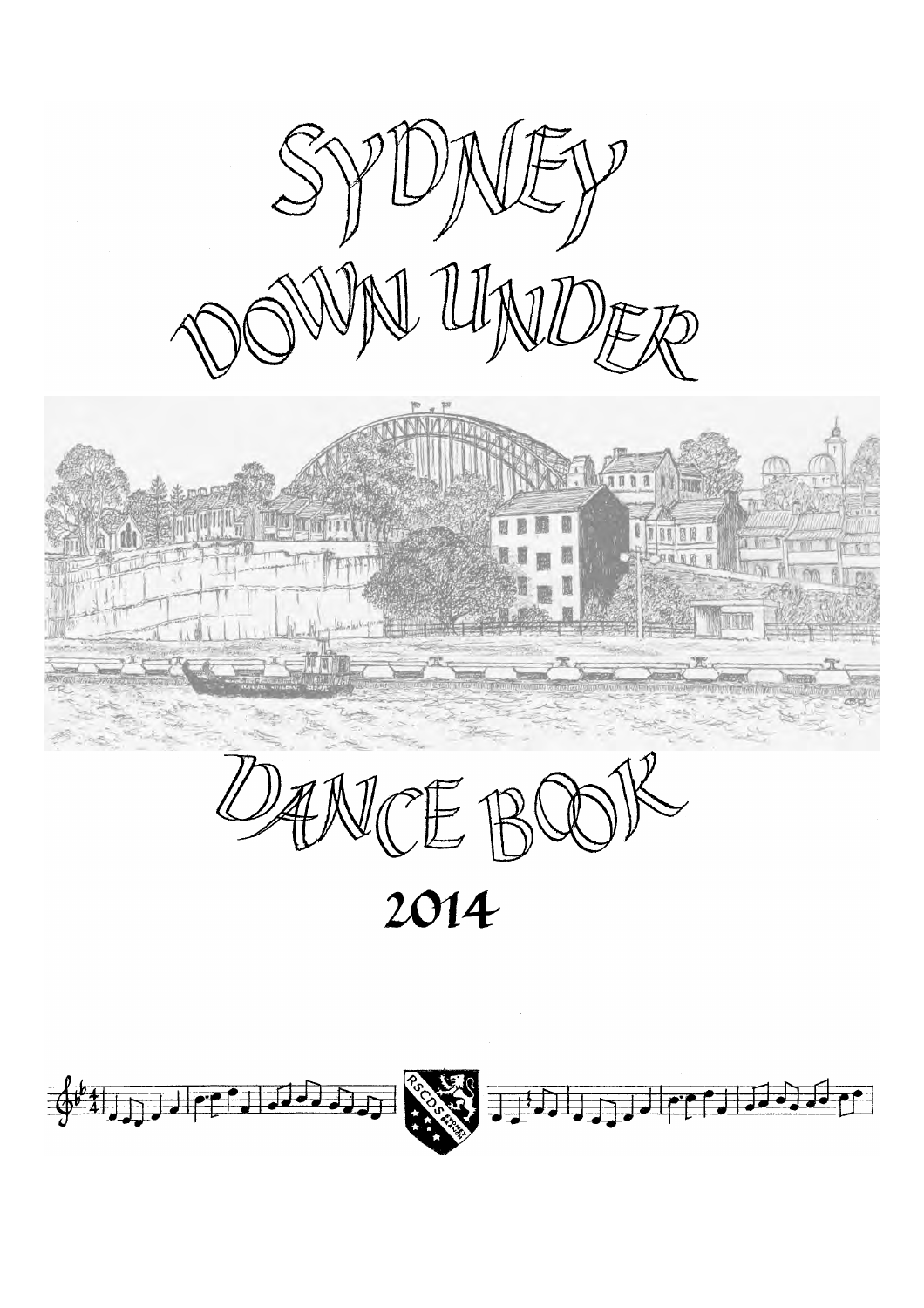This book contains a selection of dances submitted for Sydney Branch Dance Competition in 2013.

They were independently and anonymously evaluated for a try-out Day of Dance prior to the 2014 Annual General Meeting.

In addition, the dance C'Est si Bon has been added as a tribute to Catherine Bonner, who was an inspiration to all dancers in Sydney.

Thanks to

# Olivia Roberts

for the cover and the graphics designs used in this book.

**Published by**: RSCDS Sydney Branch Inc. Available from Sydney Branch Bookshop: [SydBranBooks@gmail.com](mailto:SydBranBooks@gmail.com)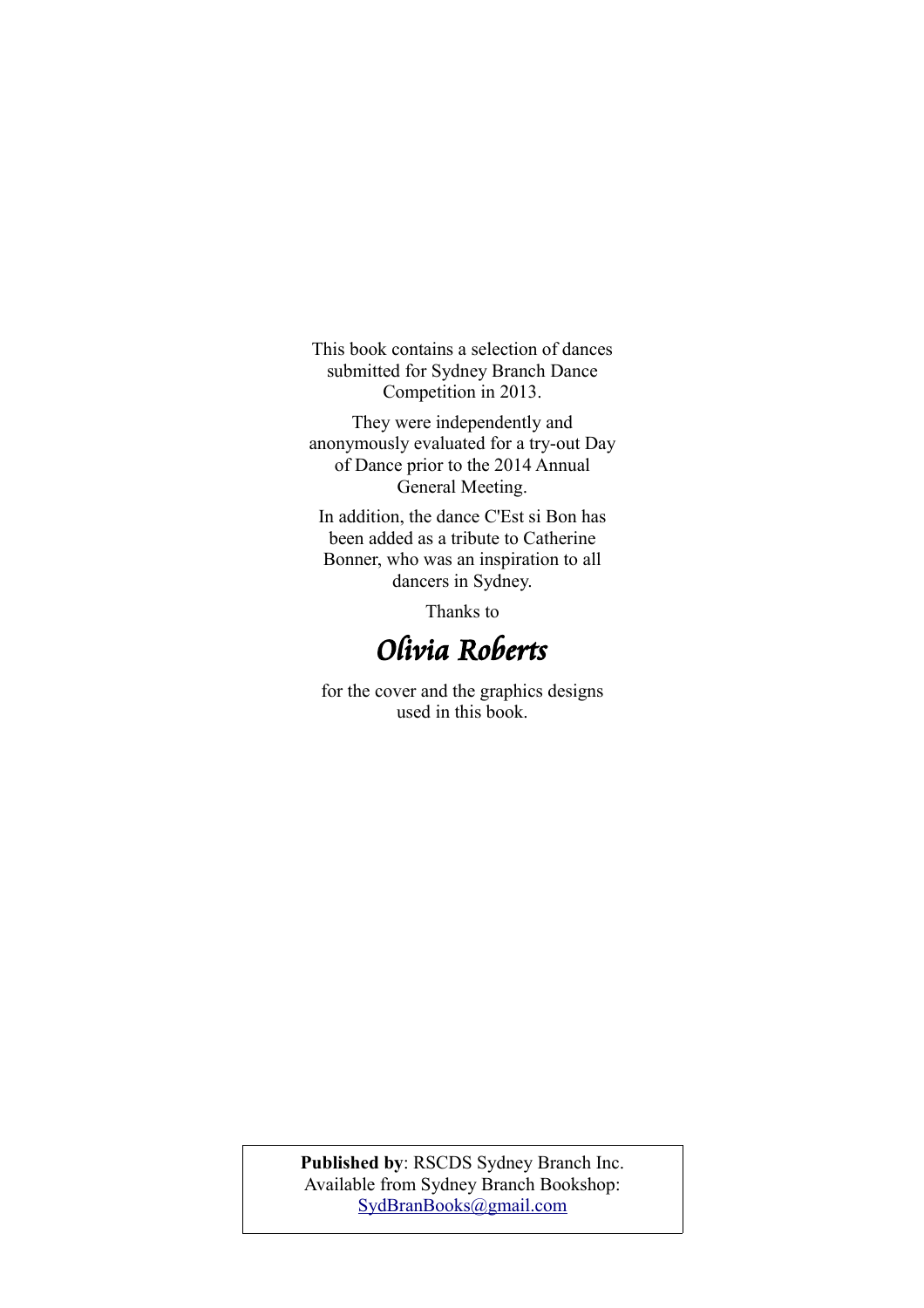## **Table of Contents**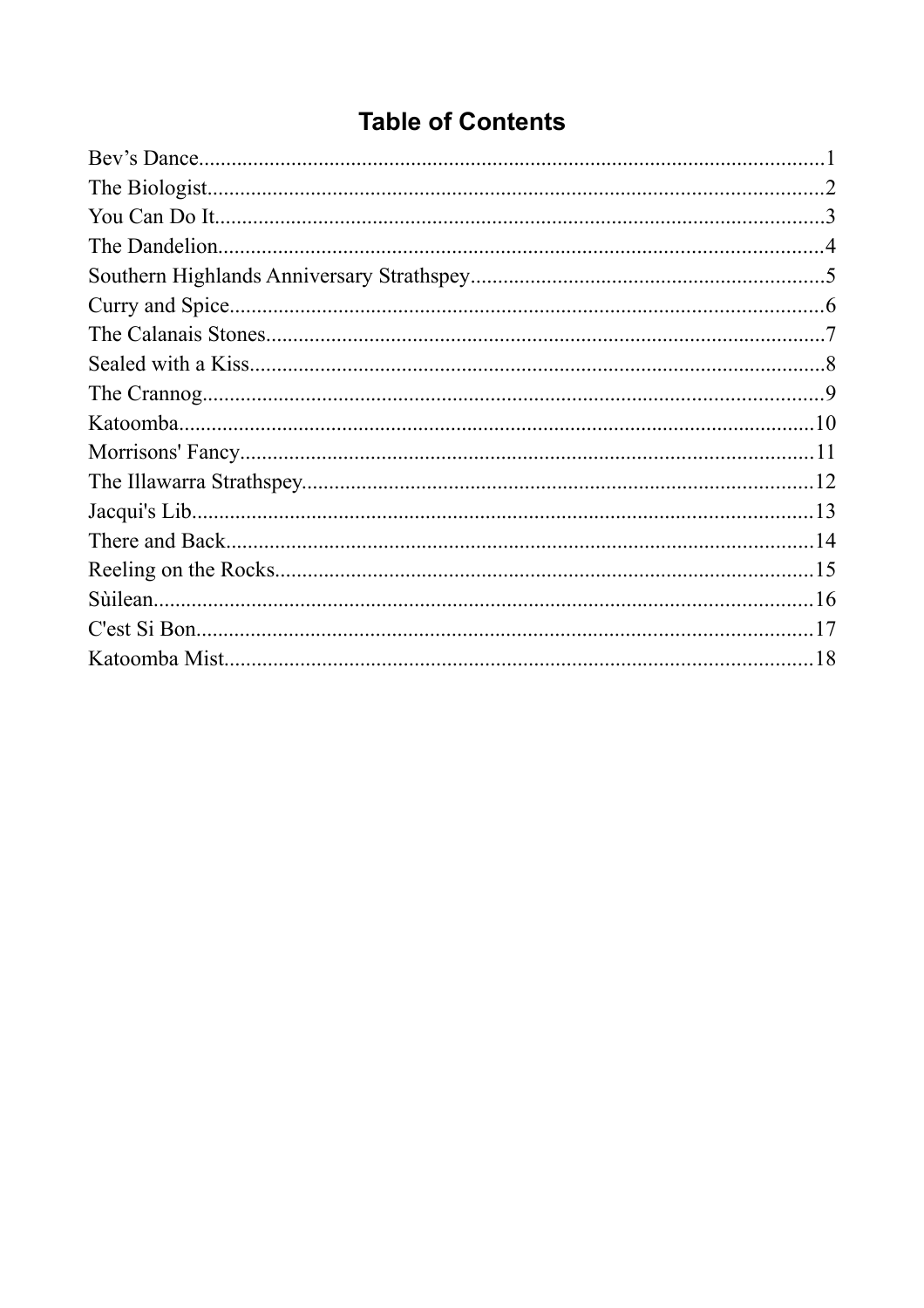### <span id="page-3-0"></span>**Bev's Dance**

A 32 bar reel for 3 couples in a 4 couple set.

- 1 4 1st couple cross over giving right hands and cast off one place. 2nd couple step up on bars 3-4.
- 5 8 1st couple dance a half figure of eight, 1st woman through second couple and 1st man through 3rd couple. 1st couple finish facing first corners.
- 9 10 1st couple set to first corner, turning to face partner pulling right shoulder back.
- 11 12 1st couple turn partner with the right hand to face their second corner.
- 13 16 1st couple repeat bars 9-12 with second corner and partner to finish facing their partner's first corner.
- 17 20 1st couple repeat bars 9-12 with their partner's first corner and partner.
- 21 24 1st couple repeat bars 9-12 with their partner's second corner and partner.
- 25 28 2nd, 1st and 3rd couples turn partners with the left hand.
- 29 32 1st couple cross giving right hands and set, while 2nd and 3rd couples turn partners with the right hand.

Repeat, having passed a couple.

This dance was written for Bev Rush treasurer of Blue Mountains Scottish Country Dance Club. **Music:** "*A Set of Reels (Hornpipes)*" from *Muckle Carfuffle* by The Carfuffle Ceilidh Band Dance devised by Bob Reyswood, Blue Mountains SCD Inc.

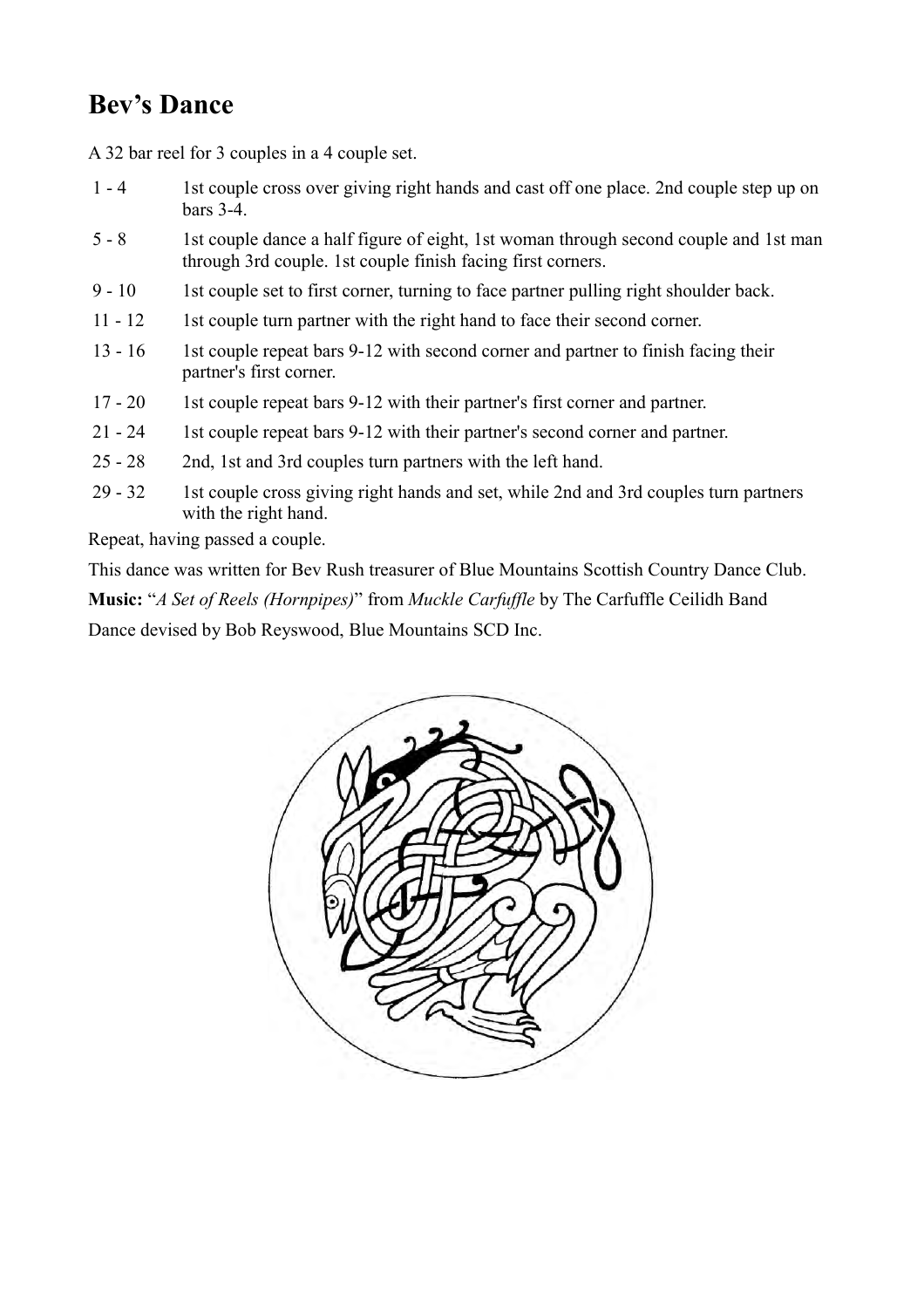## <span id="page-4-0"></span>**The Biologist**

32 bar reel for three couples in a four-couple longwise set

- 1 4 1st couple set and cast off to second place. 2nd couple step up on bars 3-4.
- 5 8 1st couple giving right hands turn one and a quarter time to finish in the middle with the man above his partner facing her. Meanwhile 2nd man casts off, followed by his partner, to third place on opposite sides **while** 3rd woman casts up, followed by her partner, to first place on opposite sides.
- 9 12 1st man with 3rd couple and 1st woman with 2nd couple dance left hands across once round.1st couple finish right shoulder to each other in the middle of the set.
- 13 16 1st man, followed by 3rd woman and 3rd man, dances down the women's side of the set, across the set in third place and up to second place on own side. 3rd couple finish in original places on opposite sides. At the same time 1st woman, followed by 2nd man and 2nd woman, dance up the men's side, across at first place and down to second place on own side. 2nd couple finish in first place on opposite sides.
- 17 20 All dance clockwise half way round the set.
- 21 24 1st couple with 3rd woman and 2nd man dance half diagonal reels of four. 1st woman giving right shoulder to 3rd woman and 1st man giving right shoulder to 2nd man to start (See figure).
- 25 28 1st couple dance half diagonal rights and lefts with 2nd woman and 3rd man. 1st man with 2nd woman and 1st woman with 3rd man giving right hands to commence.
- 29 32 1st man giving left shoulder to 2nd woman and 1st woman giving left shoulder to 3rd man dance half reels of three across the dance.

Repeat, having passed a couple.

**Music:** "*Ian Powrie's Hornpipe"* from *The Etive Collection* by Alastair Hunter.

Devised by Gillian Carter, Sydney, as a sister dance to the Zoologist.



Top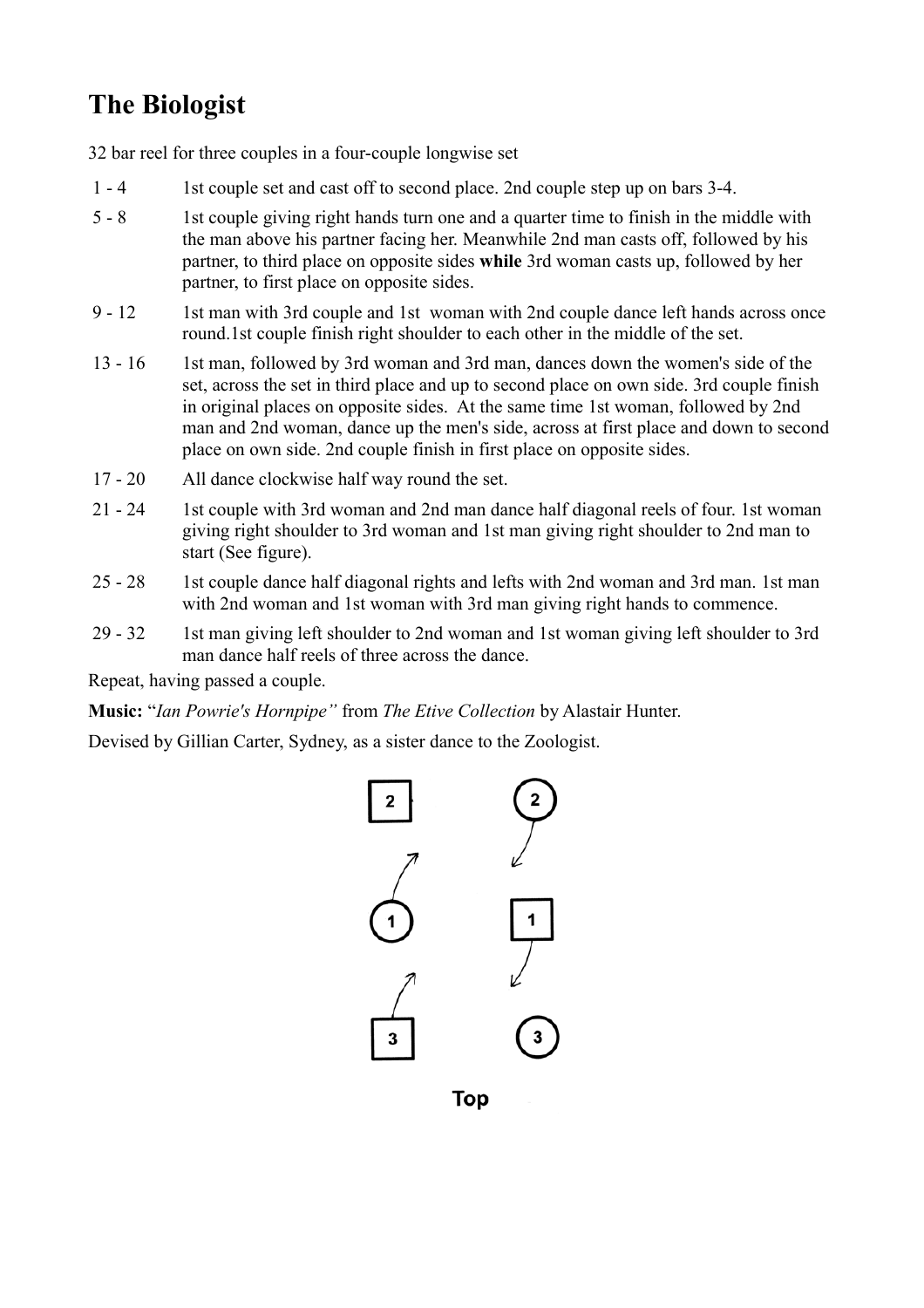#### <span id="page-5-0"></span>**You Can Do It**

A 32 bar reel for three couples in a 4-couple longwise set.

- 1 8 1st, 2nd and 3rd couples dance a bottom open U-chain (see below) with 1st and 2nd couples changing places on the side and  $3<sup>rd</sup>$  couple setting to start.
- 9 12 1st couple dances half diagonal rights and lefts with their first corners.
- 13 16 1st couple dances half diagonal rights and lefts giving hands to their partner's second corner to start.
- 17 20 1st couple turn with the right hand and face out in second place *while* 2nd and 3rd couples set and cross right hand.
- 21 24 1st couple, giving right shoulder, 1st man to 2nd woman and 1st woman to 3rd man, dance half reels of three on the side.
- 25 28 1st couple turn with the left hand and face out in second place *while* 2nd and 3rd couples set and cross right hand.
- 29 32 1st couple, giving left shoulder, 1st man to 2nd man and 1st woman to 3rd woman, dance half reels of three on the side.

Repeat having passed a couple.

**Music:** "*Captain Whiteside*" from *Scottish Dance Masters Vol 4* by Ron Gonnella and George McIlwham.

Dance devised by Brian Charlton.

The U-chain was devised by Heinz Deuwell in his Tighes Hill book. It follows the form of a Grand Chain, except that all cases the giving of hands take 2 bars and when dancers get to the end of the set, they set before returning back along the previous track.

In the case of a "Bottom Open U-Chain", the setting is in third place. For a "Top Open U-Chain", setting would be in first place.

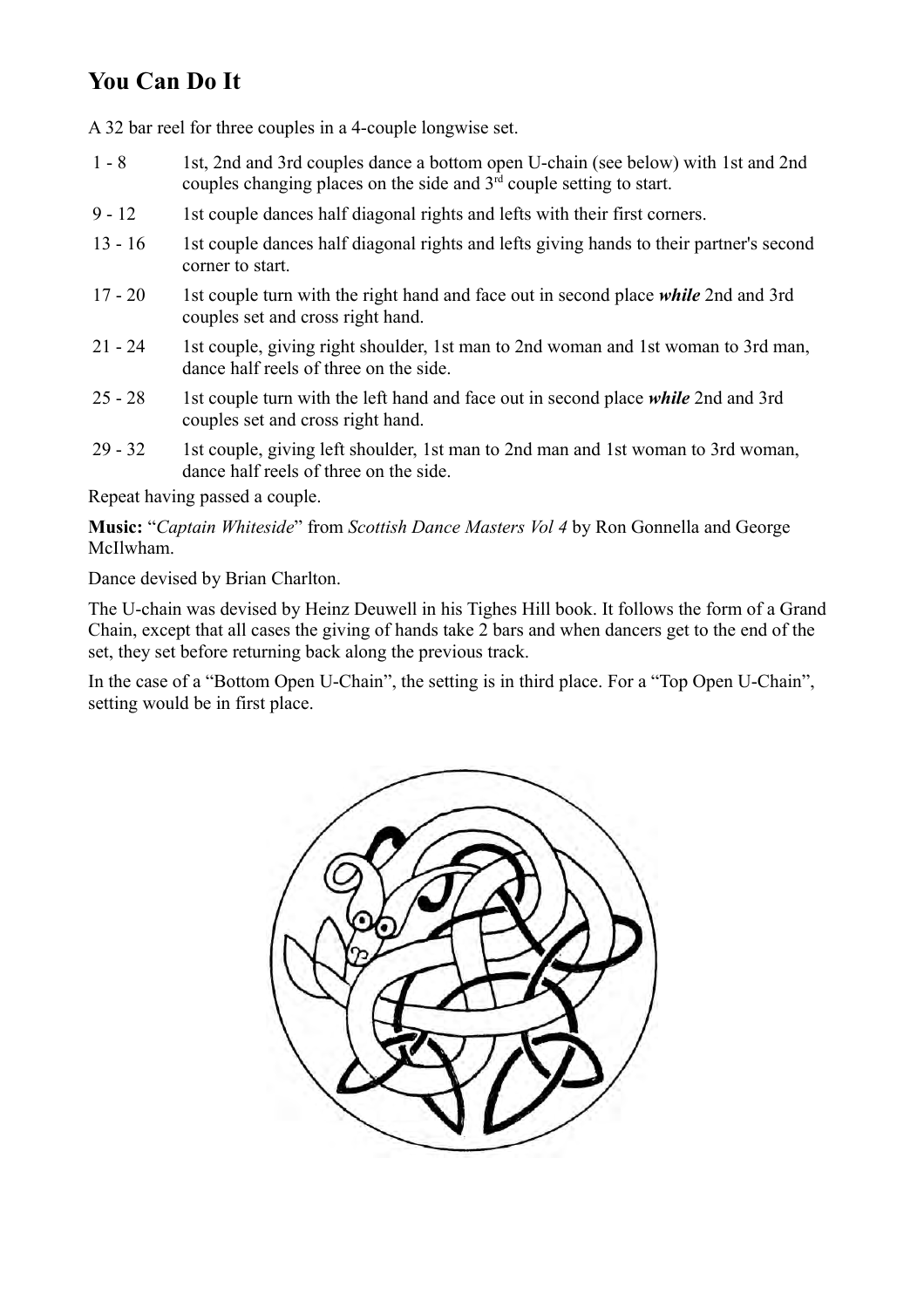#### <span id="page-6-0"></span>**The Dandelion**

A 48 bar jig for five dancers in a square set with fifth dancer in the middle.



- 1 8 5 dances right hands across with 1 and 2, then left hands across with 3 and 4, to finish facing 1.
- 9 16 5 turns 1 with the right hand (4 bars), then 3 with the left hand to finish facing 2.
- 17 24 5 turns 2 with the right hand (4 bars), then 4 with the left hand to finish facing 2.
- 25 32 5 dances right hands across with 2 and 3, then left hands across with 4 and 1, to finish facing 1.
- 33 40 5 and 1 set and change places left hand, then 1 and 2 set and change places left hand.
- 41 48 2 and 3 set and change places left hand, then 3 and 4 set and change places left hand.

Repeat with 4 as the dancing person and the order 5, 1, 2, 3 clockwise round the set from position 1 in the figure above.

**Music:** "*Midnight Oil"*.from *Take Your Partners For …. Vol 2* by LukeBrady.

Devised by Olivia Roberts.

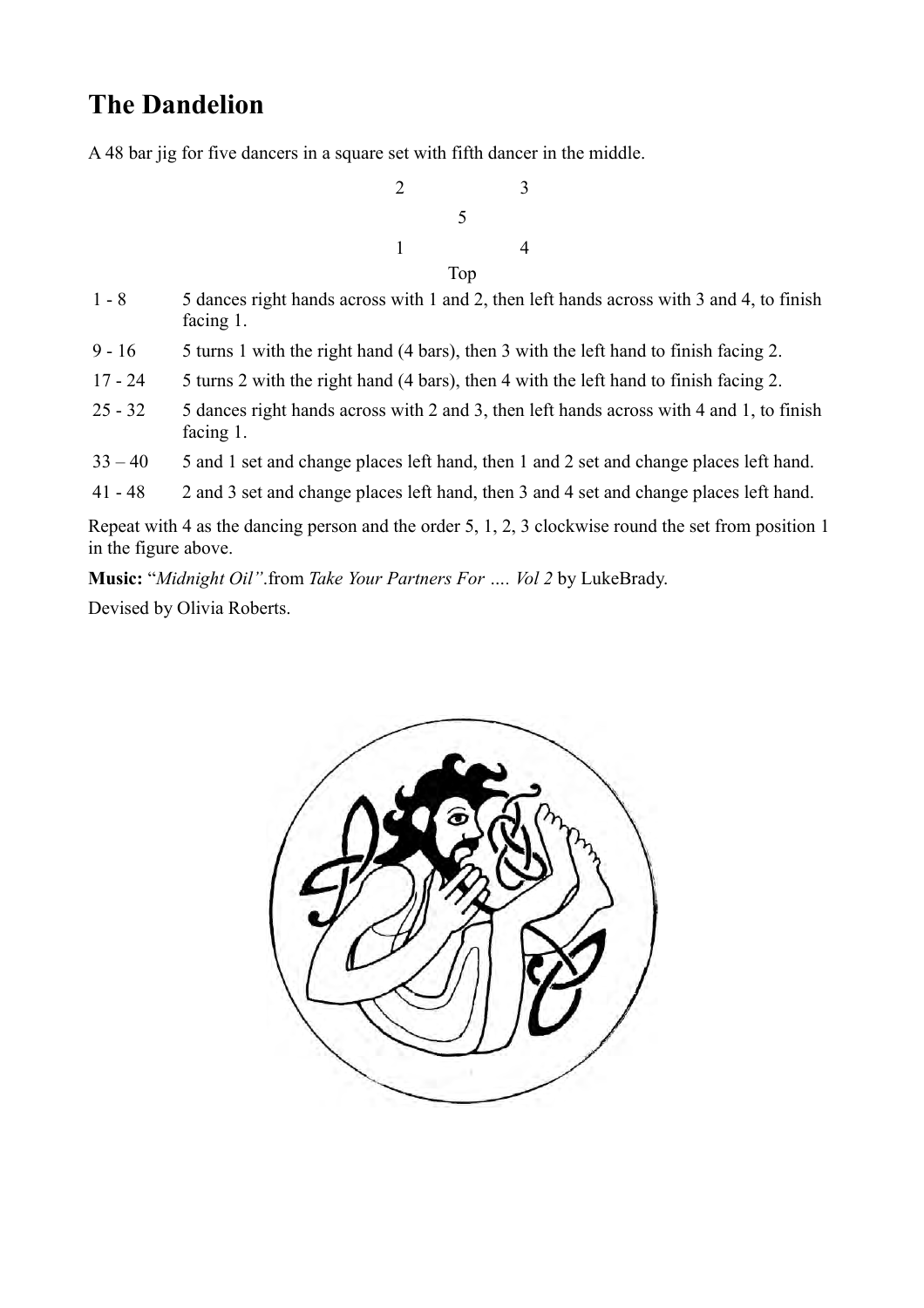### <span id="page-7-0"></span>**Southern Highlands Anniversary Strathspey**

A 32 bar strathspey for three couples in a three-couple longwise set.

- 1 4 1st, 2nd & 3rd couples set and giving right hands to partner cross over.
- 5 8 1st, 2nd  $\&$  3rd couples set and giving left hands turn partner halfway to finish in the middle of the set facing up in promenade hold.
- 9 16 1st, 2nd & 3rd couples dance a promenade back to place; 2nd couple finish facing out.
- 17 22 1st, 2nd & 3rd couples dance reels of three on the sides. To begin, 1st couple dance in and down, 2nd couple dance out and up and 3rd couple dance in and up. At end of reels, 2nd couple face out.
- 23 24 1st couple dance in and down to 2nd place staying in the middle to face down, 2nd couple dance up to first place, 3rd couple dance in to middle to face 1st couple.
- 25 32 1st couple and 3rd couple dance a Rondel.

Repeat from new positions.

**Music:** *"You Cannot Go Wrong"* from *Oxford Connections* by The Craigellachie Band.

Devised by Helen Wales, June, 2006.

Devised for the Southern Highlands Scottish Country Dancers for their 20<sup>th</sup> Anniversary. First danced at the Annual Social, 2nd September 2006.

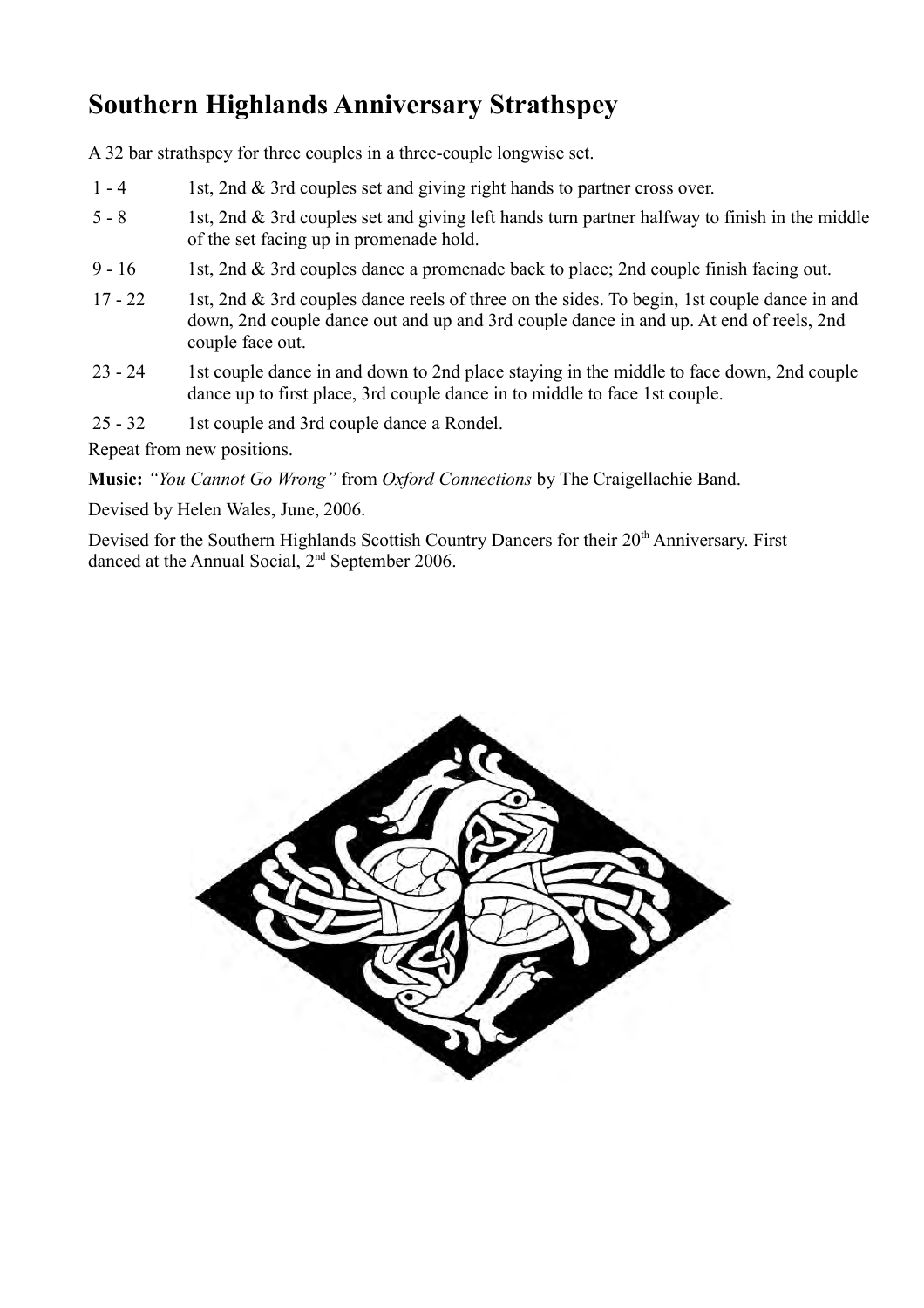## <span id="page-8-0"></span>**Curry and Spice**

A 32 bar jig for three couples in a four-couple longwise set.

- 1 4 1st couple set and cast off to second place; 2nd couple step up on Bars 3 and 4.
- 5 8 2nd, 1st and 3rd couples dance half reels of 3 on the sides; 1st couple dancing in and down to start, while 2nd and 3rd couples dance out. At the end of this half reel, 2nd and 3rd couples dance a wide loop to face across the dance.
- 9 -12 All 3 couples dance half left shoulder reels of 3 across the dance with 1st couple passing the person in their first corner position by the left shoulder. 1st couple finish in second place on the opposite sides.
- 13 16 1st man dancing between 3rd couple (who are in first place) and 1st woman dancing between 2nd couple (who are in third place) dance a half figure of 8 to finish in second place own sides, and stay facing the way they have come, i.e. 1st man stays facing down and 1st woman stays facing up. 1st man is now facing 2nd woman and 1st woman is facing 3rd man.
- 17 24 1st man and 2nd woman, likewise 1st woman and 3rd man, set twice and giving right hands turn once round.
- 25 32 3rd, 1st and 2nd couples dance diagonal rights and lefts.

Repeat having passed a couple.

Music: *The Tripitup Troupe* from *A' the Best from Banffshire* by Colin Dewar

Devised by Shunmugam Govindasamy (Govin)

Govin is well known for his cooking of Curry and Spice dishes.

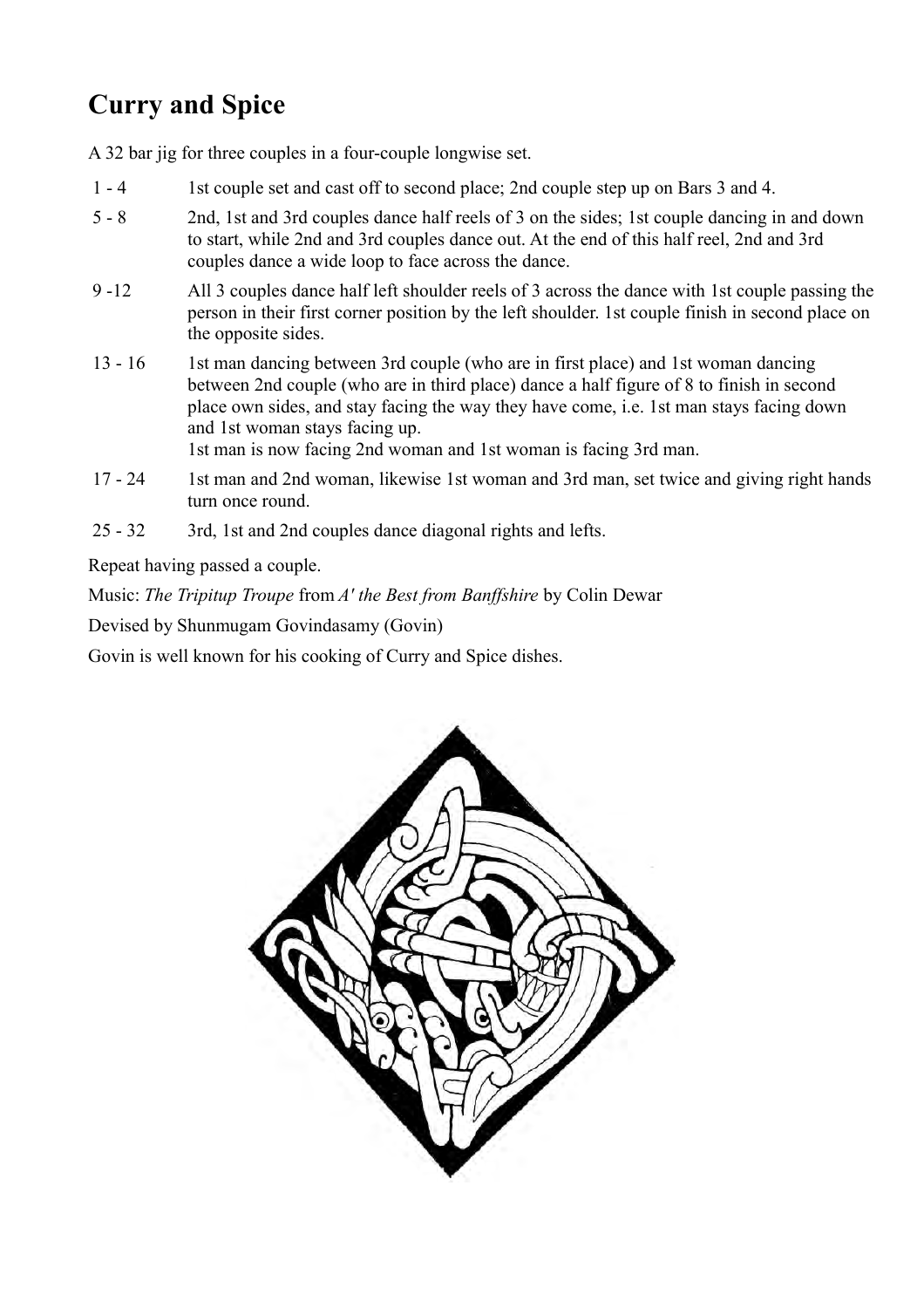## <span id="page-9-0"></span>**The Calanais Stones**

A 32 bar reel for four couples in a four-couple longwise set.

- 1 8 All dance eight hands round and back.
- 9 12 2nd and 3rd couples dance right hands across WHILE 1st and 4th couples dance clockwise half way round the set.
- 13 16 2nd and 3rd couples dance left hands across WHILE 1st and 4th couples clockwise back to place (note at end of right hands across and left hands back, dancers should briefly form a diagonal cross).
- 17 20 On their own side 1st couple turn 2nd couple and 3rd couple turn 4th couple with the right hand to place.
- 21 24 1st, 2nd, 3rd, and 4th couples dance a set and link for 4 couples: 1st and 2nd men and 3rd and 4th ladies dance forward as 3rd and 4th men and 1st and 2nd ladies cast. On the men's side, 1st man dances to second place, 2nd man dances to fourth place, 3rd man casts to first place and 4th man casts to 3rd place. On the women's side, 1st woman casts to second place, 2nd woman casts to fourth place, 3rd woman dances to first place and 4th woman dances to third place.
- 25 32 All dance a reel of four on the sidelines.

Repeat with a new top couple.

**Music:** *Acklam Reels* from *Vallin Suite 2* by David Cunningham.

Devised by Aidan McElduff following a visit to the stones in 2013. The Callanais (or Callanish) Stones are on the Isle of Lewis in the Outer Hebrides and are estimated to have been erected 4,000 to 5,000 years ago.

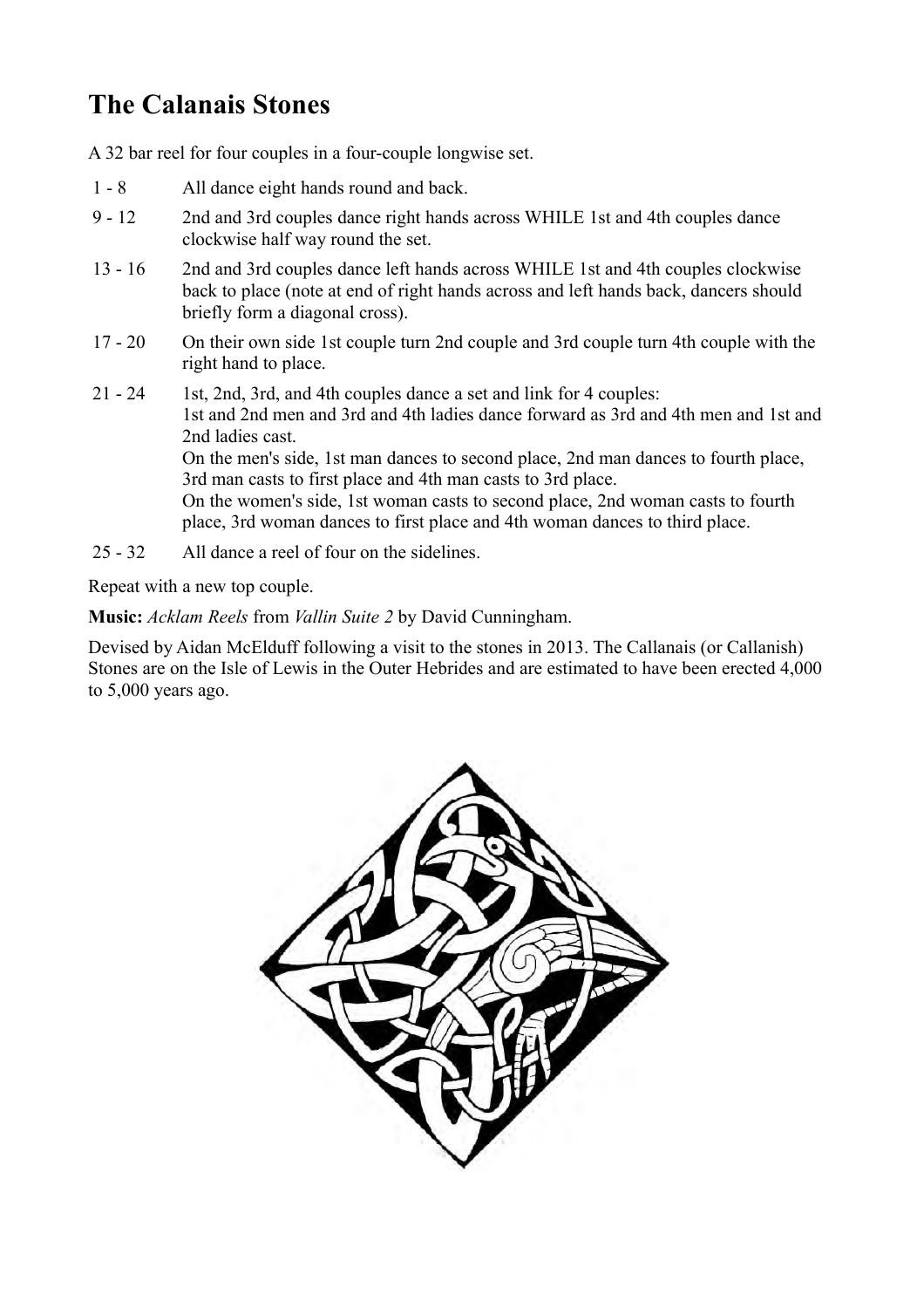#### <span id="page-10-0"></span>**Sealed with a Kiss**

A 32 bar strathspey for three couples in a three-couple longwise set.

- 1 2 All three couples set.
- 3 4 All turn partner with both hands.
- 5 8 All circle half way to the left, releasing hands and curving by the right to end back to back with partner, in the centre, facing the opposite side.
- 9 10 All set.
- 11 14 All dance out to partner's side then chase clockwise to original places.
- 15 16 All set.
- 17 24 1st, 2nd and 3rd couples dance a reel of three on the sides giving hands where possible. To start, 1st couple cross down through second place to dance the reel on the opposite sides while 2nd couple dance out and up.
- 25 26 1st couple (on the opposite side) and 2nd couple (own side) change on the sides, giving left hands on the womens' side, right hand on the men's side.
- 27 28 1st couple and 3rd couple change on the sides, using the right hands on the women's side and left hands on the men's side.
- 29 30 1st couple half turn with two hands to face each other in the middle of the set.
- 31 32 1st couple pulling their right shoulder back, cast to their own sides.

Repeat with a new top couple.

**Music:** "*The Partnership*" from *"Vintage Goldring"* by Muriel Johnson & Keith Smith.

Presented to Mary-Beth Beirne and Scott McDonald, on the occasion of their marriage, by their friends from Scots on The Rocks.

Dance devised by Aidan McElduff, January 2013.

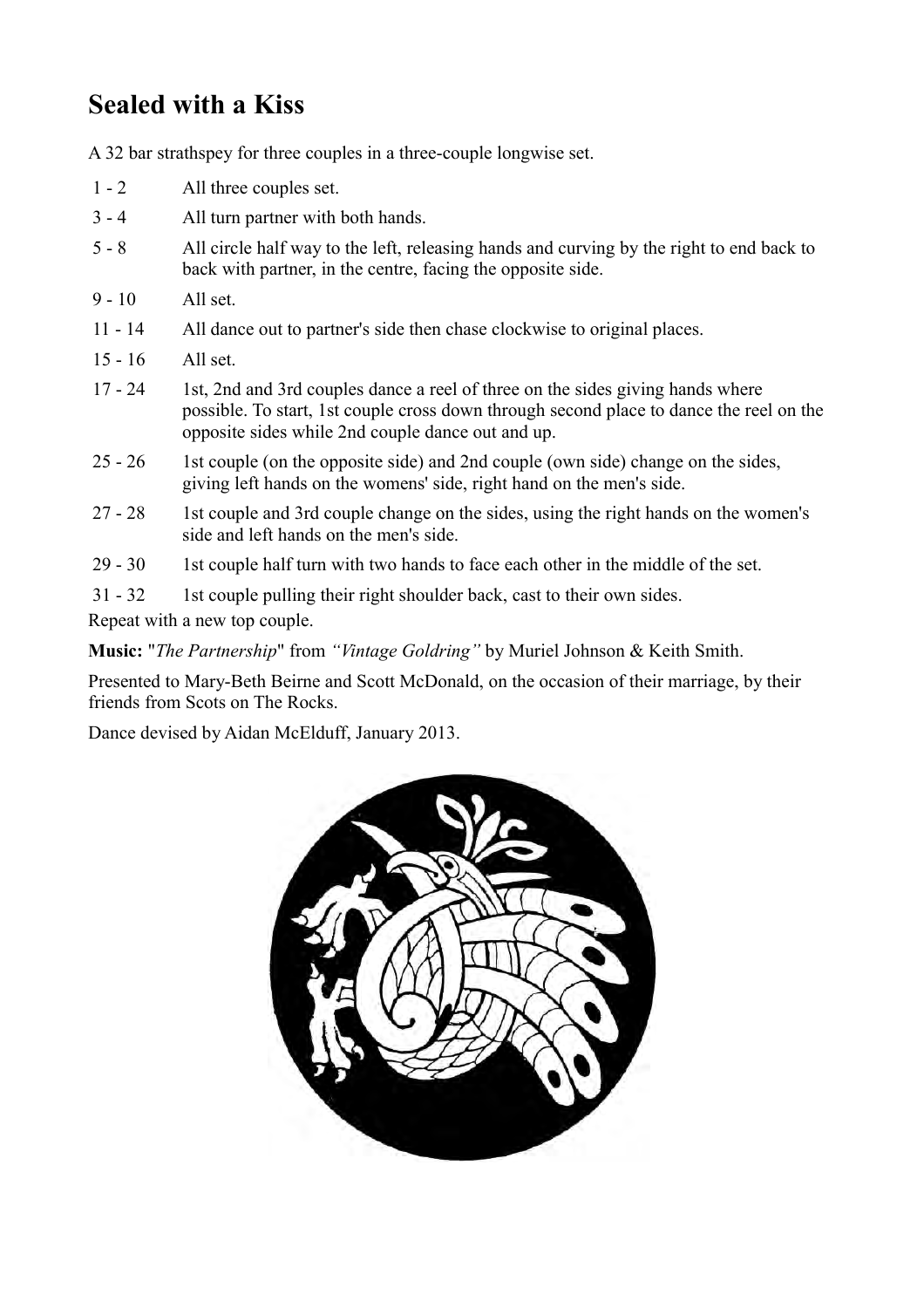## <span id="page-11-0"></span>**The Crannog.**

A 32 bar reel for four couples in a four-couple longwise set..

- 1 8 1st couple with 2nd couple and 3rd couple with 4th couple all set, dance diagonally towards the centre, then, pulling back the right shoulder, dance out to the next place clockwise, then set to partner facing up and down the set. i.e. 2nd and 4th couples on the men's side, 1st and 3rd couples on the women's side.
- 9 16 All giving right shoulder to partner dance a reel of four on the sideline.
- 17 24 Repeat bars 1-8, all finish on the opposite side in the order 2, 1, 4, 3.
- 25 28 1st and 4th couples dance the first four bars of an espagnole:
	- 25 26 1st and 4th women, giving right hands, dance towards the women's side, passing between their partners. On bar 26, 1st woman passes 4th woman across in front of her so that 4th woman dances up towards second place while 1st woman dances down towards third place. Meanwhile 1st and 4th men dance across to the men's side passing outside their partners.
	- 27 28 1st and 4th men repeat the women's crossing in bars 25-26 as the women dance across to the men's side passing outside their partners.

29 - 32 All four couples set and, giving right hands to partners, cross to their own side. Repeat from new positions.

**Music:** "*Dancing in the Street*" from *Book 42* by Marian Anderson.

Dance devised by Olivia Roberts.

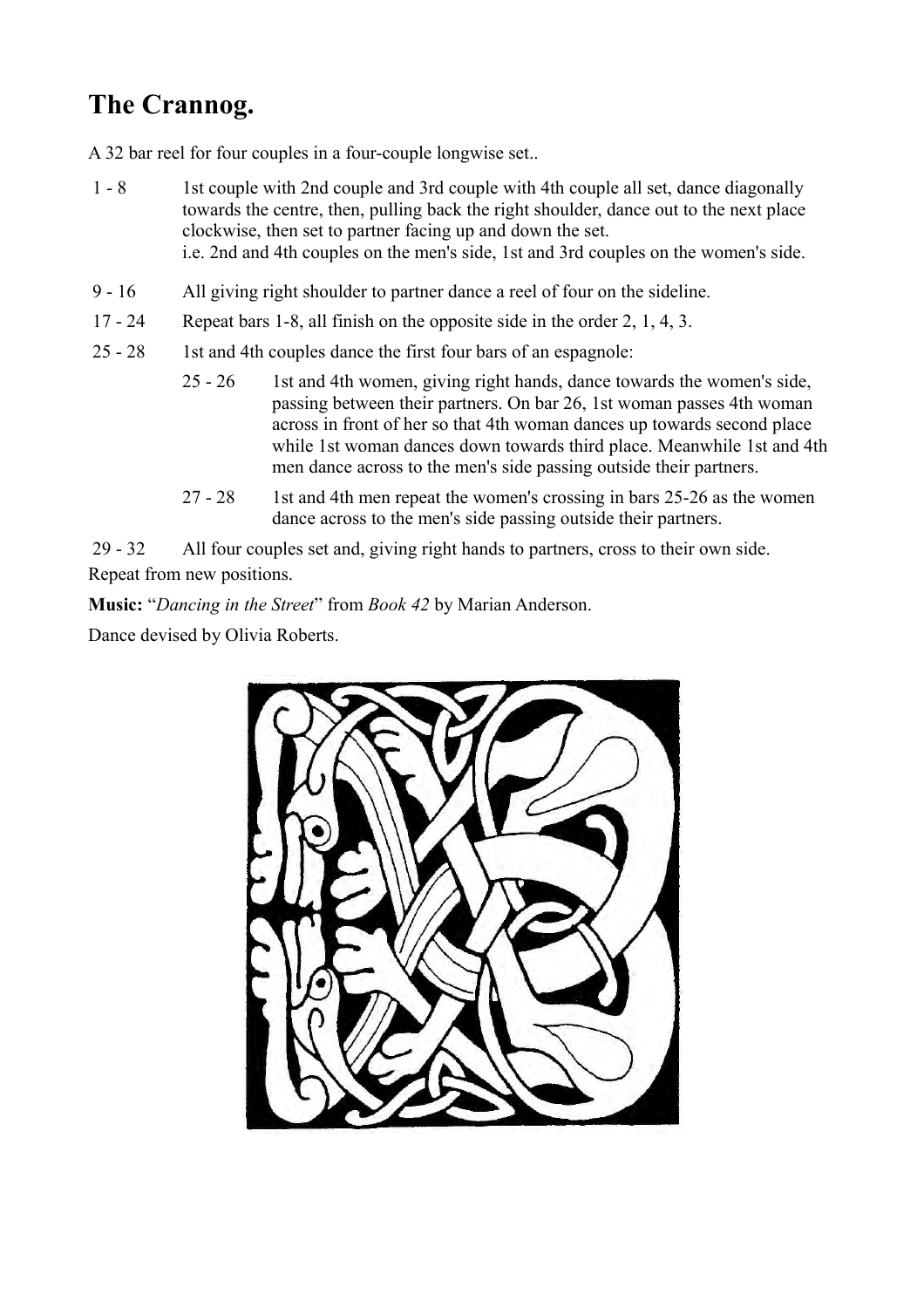### <span id="page-12-0"></span>**Katoomba**

A 32 bar strathspey for 4 couples in a square set.

- 1 4 1st and 3rd couples set and petronella in tandem to finish with 1st couple in front of 4th couple and 3rd couple in front of 2nd couple, all facing towards the centre of the set.
- 5 8 All four couples take nearer hands with partners.1st and 3rd couples set advancing to pass, while 2nd and 4th couples set. All set advancing to pass.
- 9 12 1st and 3rd couples half turn with two hands to face in *while* 2nd and 4th couples set advancing to pass. All set advancing.
- 13 16 1st and 3rd couples set advancing *while* 2nd and 4th couples half turn with two hands to face in. All set advancing.
- 17 18 1st and 3rd couples half turn with two hands to face in *while* 2nd and 4th couples set without passing.
- 19 20 2nd and 4th couples petronella in tandem to 3rd and 1st places.
- 21 24 2nd and 4th couples dance half rights and lefts
- 25 32 All dance 8 hands round and back.

Repeat from new places.

**Music:** *"George Washington Bridge"* from *Celtic Fire 2* by Bobby Brown.

Dance devised by Pat Charlton to celebrate the annual Branch Katoomba Weekend, where the dancers gather to dance and mix together.

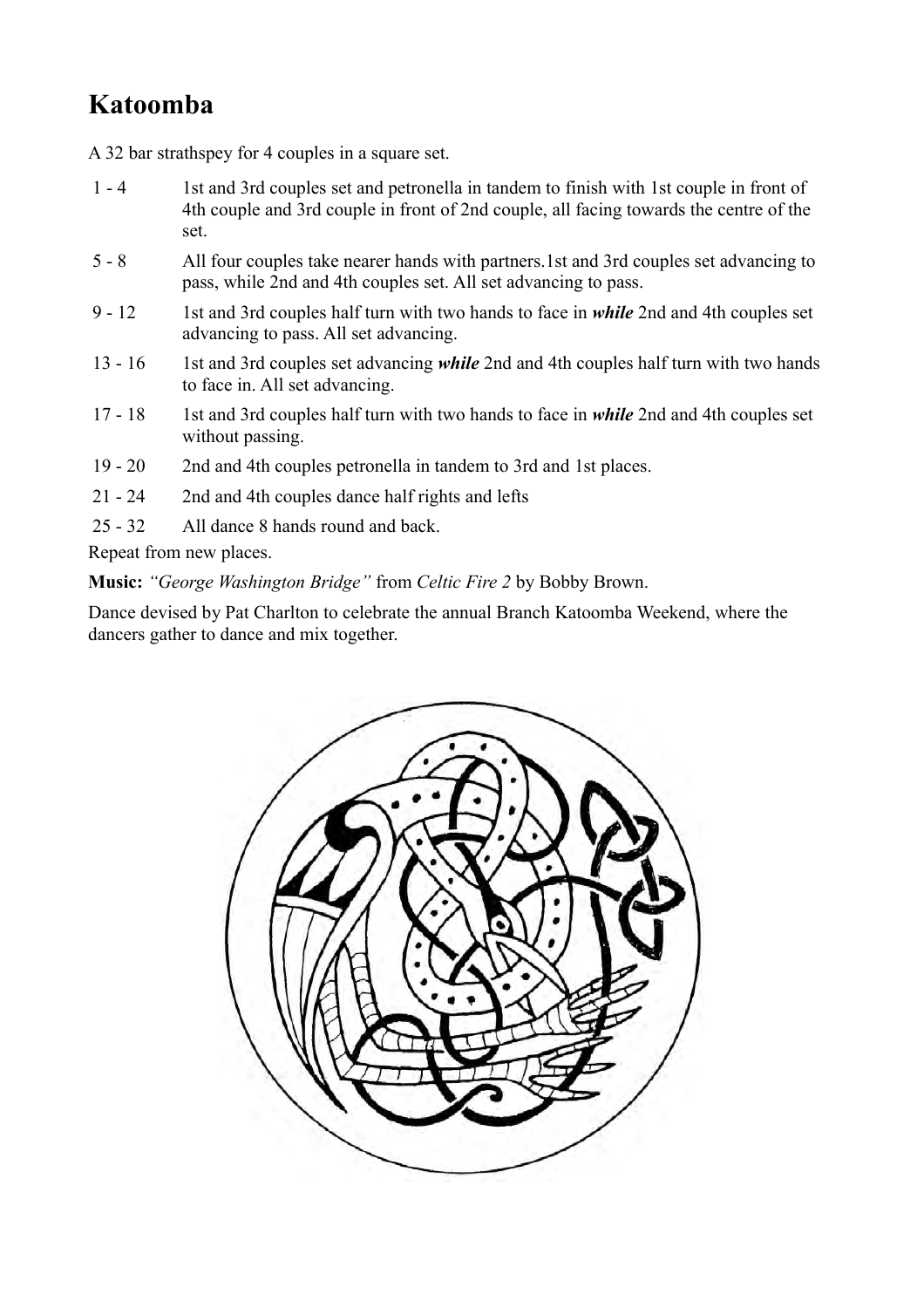#### <span id="page-13-0"></span>**Morrisons' Fancy**

An 88 bar strathspey for 4 couples in a square set.

- 1 8 All dance 8 hands round and back.
- 9 16 The men dance figures of eight round their partners and corners. They begin by dancing in front of partner and round behind by the right.
- 17 24 All set to partners then change places right hand, left hand, right hand and left hand half-way round the set (1 step to each hand), then set to partners.
- 25 32 All dance a double ladies' chain. The ladies dance right hands across halfway while their partners dance into their places. All turn the opposite person by the left hand halfway round. Repeat. All finish facing in.
- 33 40 All set with partners and petronella in tandem to the next place to the right. Repeat. All finish facing partners.
- 41 48 All dance interlocking reels of four around the set, passing partners by the right to begin. All finish facing in (Ladies looping round by the right on the last bar.)
- 49 56 All set with partners and petronella in tandem to the next place to the right. Repeat. All finish facing partners.
- 57 64 All dance a double men's chain. The men dance left hands across halfway while their partners dance into their places. All turn the opposite person by the right hand halfway round. Repeat. All finish facing partners.
- 65 72 All set to partners then change places right hand, left hand, right hand and left hand half-way round the set (1 step to each hand), then set to partners.
- 73 80 The ladies dance figures of eight round their partners and corners. They begin by dancing in front of partner and round behind by the left.
- 81 88 All dance 8 hands round and back.
- **Music:** The first 88 bars of "*City of Angels"* on *Dances with a Difference* by Muriel Johnstone's Band.

The dance was devised by Pat Charlton inspired by dancing in the home of John and Jenita Morrison whose lounge room has a wooden floor and a large bow window the width of the room. Hence the square set which will sit well within the bowed end of the room.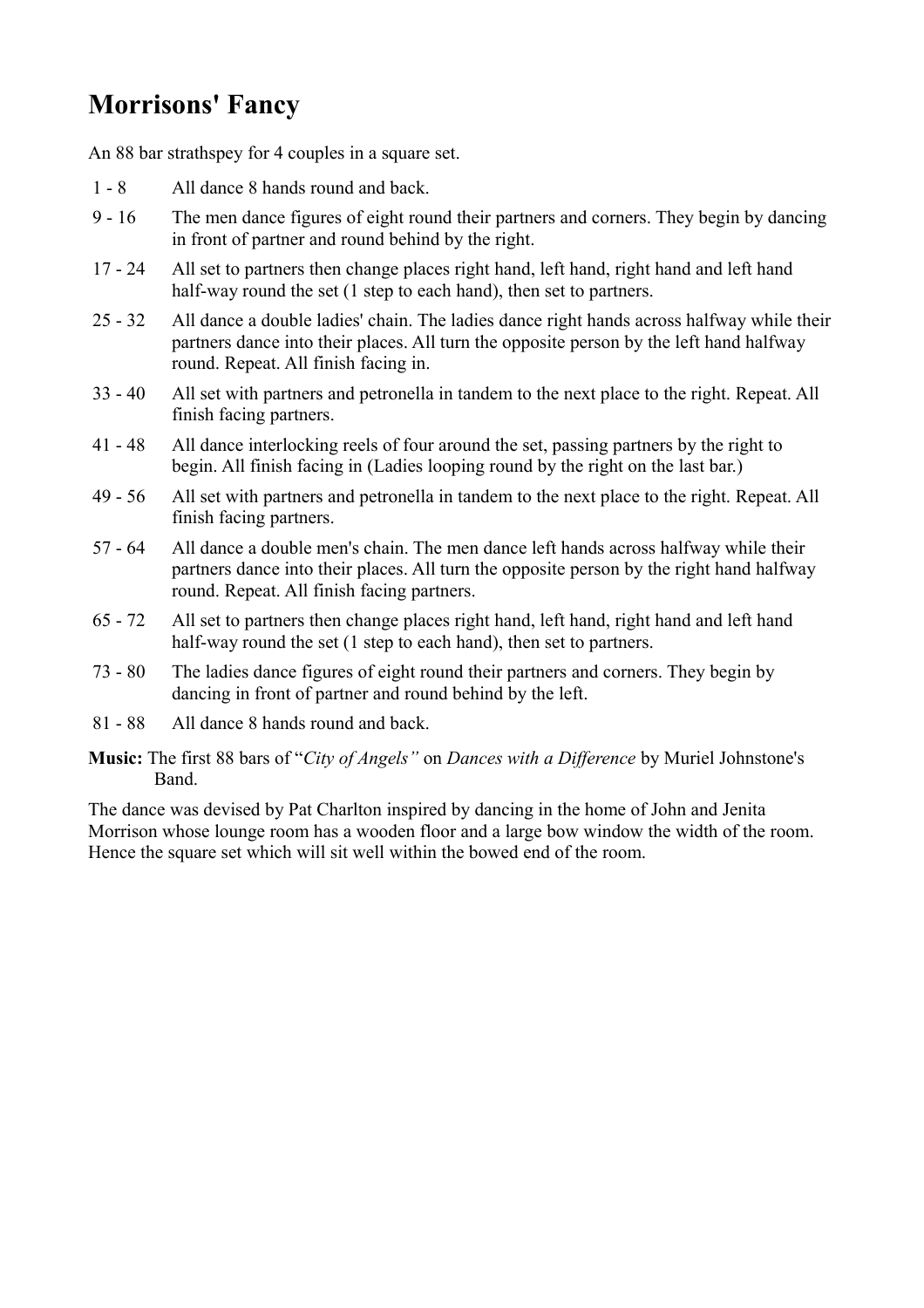### <span id="page-14-0"></span>**The Illawarra Strathspey.**

A 32 bar strathspey for three couples in a three-couple longwise set.

- 1 4 1st couple set and cast to second place, 2nd couple step up on bars 3-4.
- 5 8 1st couple dance a half figure of eight around the 2nd couple.
- 9 16 2nd, 1st and 3rd couples dance reels of three on the sides. 1st couple joining nearer hands to dance down into the reel, 2nd and 3rd couples dancing in to touch nearer hands before casting into the reels.
- 17 24 1st couple lead down for four steps, 1st man turns his partner under his right arm and 1st couple lead up to second place.
- 25 28 1st and 3rd couples set and dance right hands across halfway round.
- 29 32 2nd couple turn with two hands once round **while** 1st and 3rd third couples turn with two hands one and a half times round

Repeat with a new top couple.

#### **Music**: "*The Star*" from *Book 28* by Jimmy Lindsay.

This dance was devised by grateful Scottish Country Dancers and dedicated to William Crawford Scott on 1st December, 1985 to celebrate 35 years of Scottish Country Dancing in the Illawarra and symbolises the three Dance Groups then active in the area.

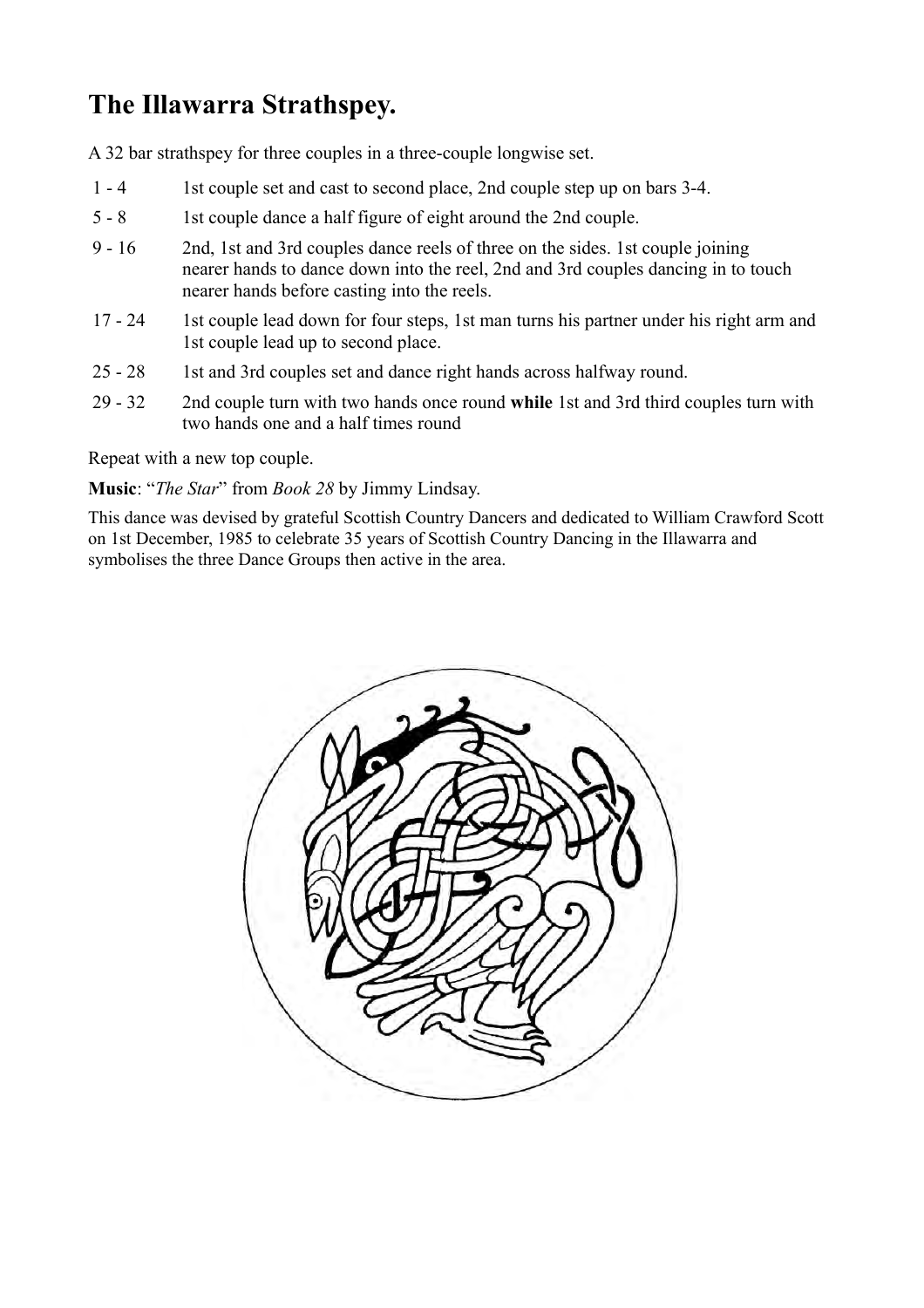## <span id="page-15-0"></span>**Jacqui's Lib.**

A 32 bar jig for four couples in a four-couple longwise set.

First and second couples cross to opposite sides to start.

- 1 4 1st and 4th couples set and cast towards the centre, 2nd couple step up and 3rd couple step down on bars 3-4.
- 5 8 2nd and 3rd women chase their partners to opposite ends, 2nd and 3rd men casting to start. 1st and 4th couples dance half rights and lefts (without giving polite turns at the end).
- 9 16 All dance reels of four on the sides, with the 3rd and 2nd men looping to finish.
- 17 20 3rd couple with 4th couple and 1st couple with 2nd couple dance right hands across. 3rd and 2nd men finish facing out.
- 21 24 3rd and 2nd women chase their partners to opposite ends. 4th and 1st couples dance left hands across and finish with 4th couple facing up and 1st couple facing down.
- 25 28 Retaining left hands the women lead their partners in front of them to cross through the ends and cast, 4th couple to second place and 1st couple to third place.
- 29 32 4th and 1st couples, using elbow grip, birl  $1\frac{1}{2}$  times to finish with 2nd and 4th women on the men's side and their partners on the women's side opposite their partners. Finish 2, 4, 1, 3.

Repeat with a new top couple.

**Music:** "*Miss Hadden's Reel (4x32)*" on "*Meet the Olympians"* by The Olympians.

Dance devised by Morton Jay for Jacqui Brocker's 21st birthday.

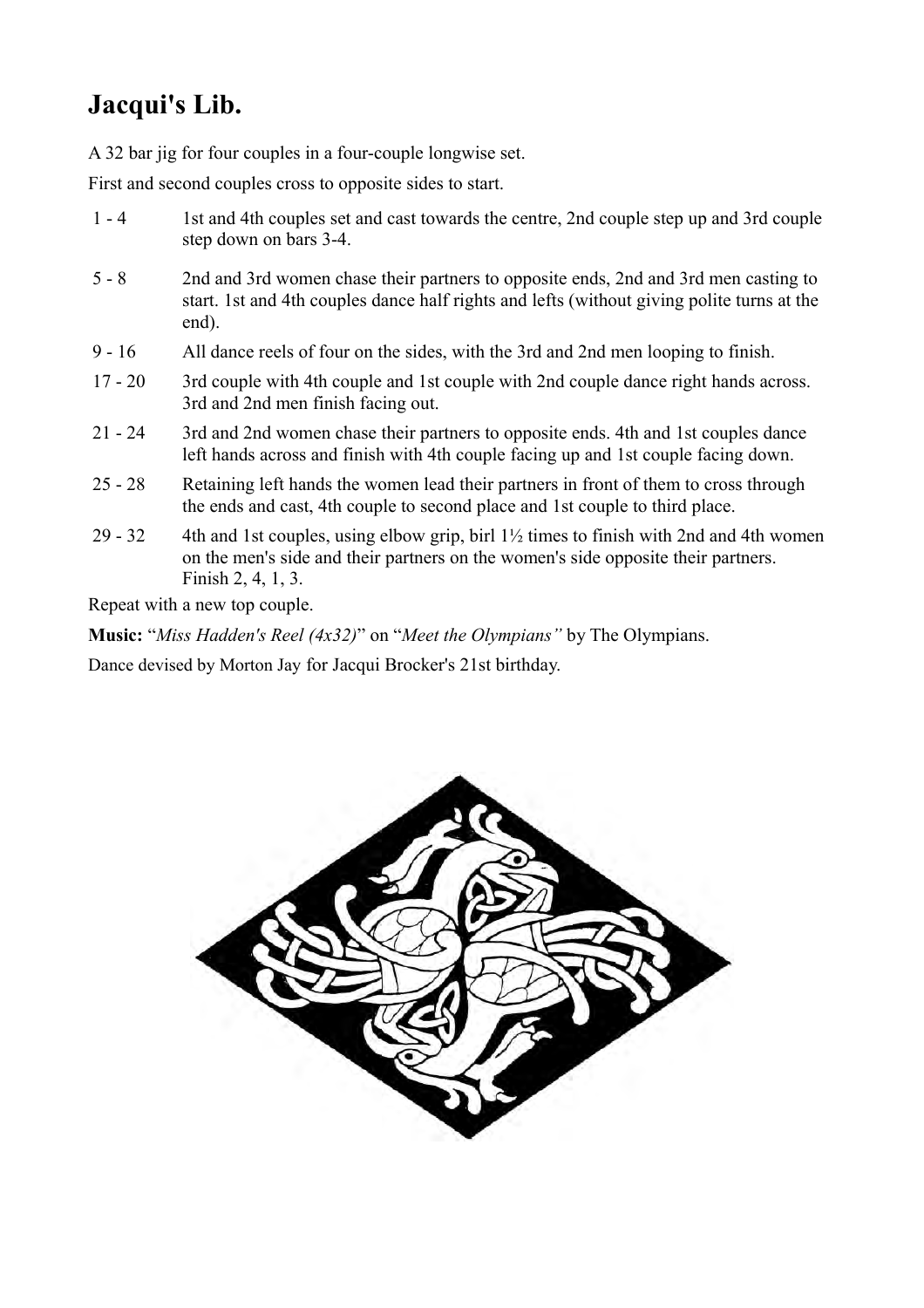### <span id="page-16-0"></span>**There and Back**

An 80 bar strathspey for 4 couples in a square set.

- 1 8 All dance interlocking reels of four, passing partners by the right to start and finish facing partner.
- 9 10 The four men dance left hands across ¾ *while* the four women dance clockwise one place round the set.
- 11 12 All half turn partners with the right hand.
- 13 14 The four women dance left hands across ¾ *while* the four men dance clockwise one place round the set.
- 15 16 All turn partners 1¼ with the right hand to finish with the women facing out.
- 17 24 All dance schiehallion reels back to original places.
- 25 32 All dance a double men's chain to finish with the women facing out.
- 33 40 The women dance a figure of eight round their partner and corner, dancing round behind their partner to start.
- 41 48 The men dance a figure of eight round their partner and corner, dancing round in front of their partner to start.
- 49 56 All dance a double men's chain to finish with the women facing out.
- 57 64 All dance schiehallion reels back to opposite places.
- $65 72$  Repeat bars  $9 16$  to finish back in original places.
- 73 80 Repeat bars  $1 8$ .

**Music:** The first 80 bars of *Branches Together* from *Reel On* by Jim Lindsay and Muriel Johnstone. Devised by Pat Charlton.

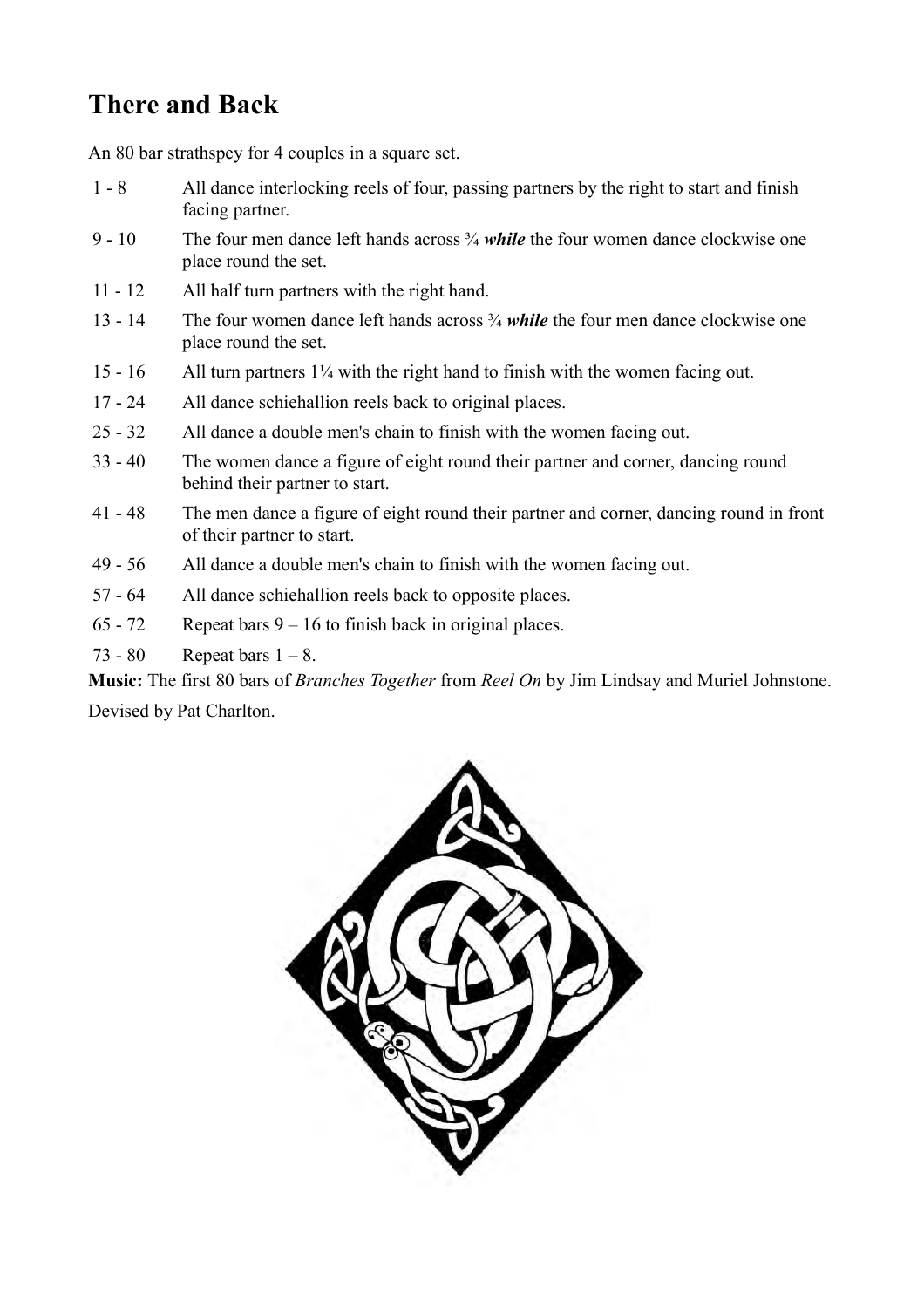### <span id="page-17-0"></span>**Reeling on the Rocks**

A 32 bar reel for three couples in a four-couple longwise set.

- 1 4 1st couple giving right hands cross over and cast off. 2nd couple step on bars 3-4.
- 5 8 2nd and 3rd couples turn 3/4 with the right hand to finish in the centre with woman facing down and man facing up. Meanwhile, 1st couple, giving left hands cross and cast to the left, woman to finish behind 2nd woman facing down and man to finish behind 3rd man facing up.
- 9 16 2nd and 3rd couples dance a reel of four in the middle of the dance with 1st woman following 2nd woman and 1st man following 3rd man, but on bar 12 the lead changes so that 1st woman leads 2nd woman through the reel and 1st man leads 3rd man through the reel. 1st couple finish in the middle with the 1st woman facing up and 1st man facing down.
- 17 18 2nd and 3rd couples, giving right hands to partner, change places and finish with 2nd couple facing down and 3rd couple facing up. 1st couple cast to the right to finish in the middle with left shoulder to partner, 1st man facing down and 1st woman facing up.
- 19 22 2nd, 1st and 3rd couples dance a half reel of four in the centre, with 1st man giving right shoulder to 3rd couple and 1st woman right shoulder to 2nd couple and 2nd and 3rd couples dancing in tandem.  $1<sup>st</sup>$  couple pass left shoulder on bar 22.
- 23 24 1st couple, giving left hands, turn to second place on opposite sides **while** 2nd and 3rd couples dance out to the opposite sides and face out. Order is 3, 1, 2.
- 25 28 All dance half reels of three across the dance, with 1st man giving left shoulder to 3rd woman and 1st woman giving left shoulder to 2nd man.
- 29 32 3rd, 1st and 2nd couples dance half reels of three on the sides, with 1st man giving right shoulder to 2nd man and 1st woman giving right shoulder to 3rd woman.

Repeat having passed a couple.

Dance devised by Aidan McElduff.

**Music:** *"The Drunken Sailor"* from *Catch the Wind* by The Music Makars.

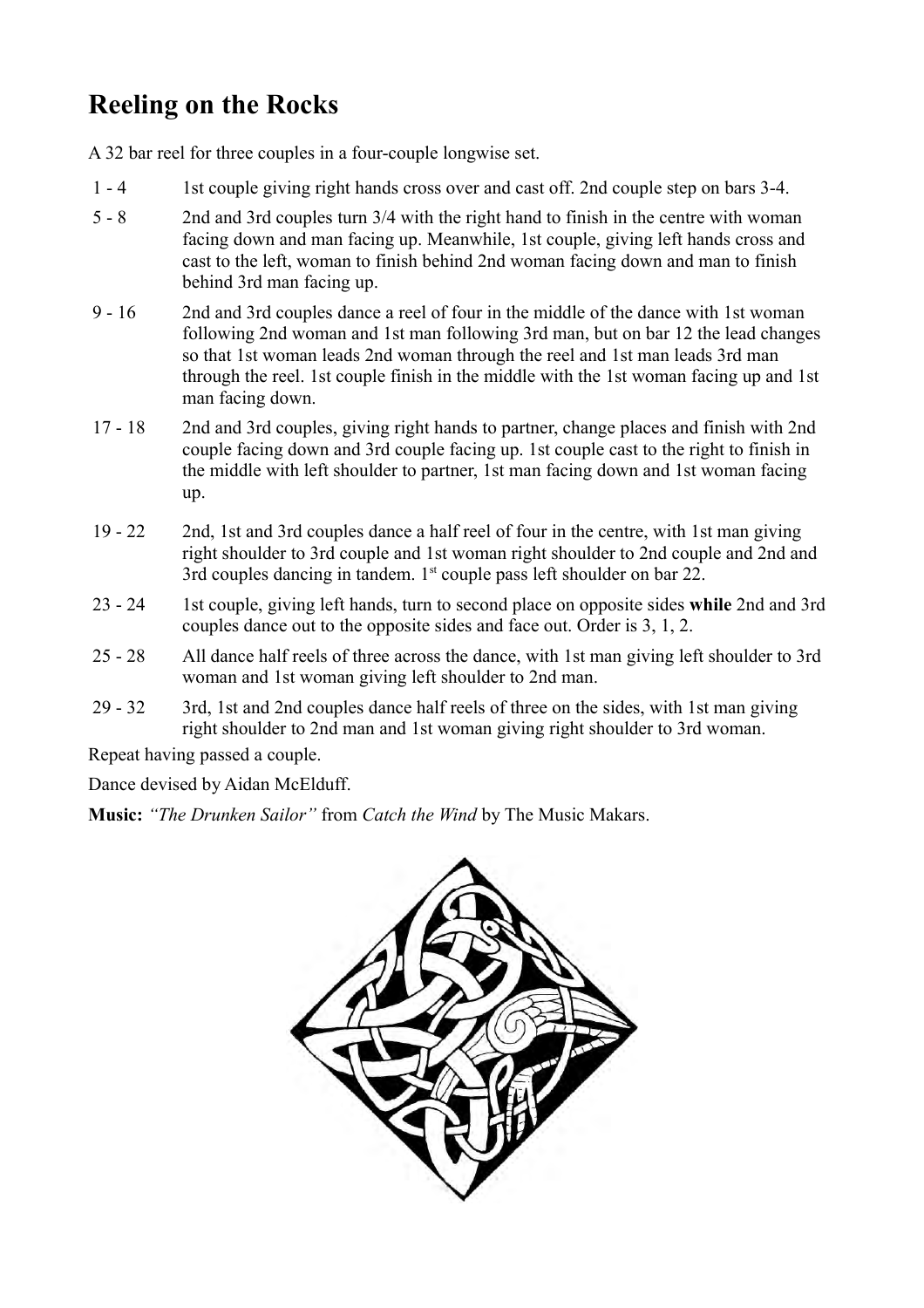#### <span id="page-18-0"></span>**Sùilean**

A 32 bar strathspey for three couples in a three-couple longwise set.

- 1 4 3rd woman and 1st man change places passing each other by the right pulling their right shoulder back and set to each other **while** 1st woman and 3rd man set to each other and change places passing each other by the right pulling their right shoulder back.
- 5 8 3rd woman and 1st man change places passing each other by the right pulling their right shoulder back and set to each other **while** 1st woman and 3rd man set to each other and change places passing each other by the right pulling their right shoulder back.
- 9 12 1st couple cross down giving right hands into second place on the opposite sides with 2nd couple stepping up on bars 9-10. 1st woman turns 3rd man left hand to finish in second place, slightly into the set facing out the men's side **while** 1st man turns 3rd woman right hand to finish in second place, slightly into the set facing out the women's side. (1st couple are not back to back - there is a gap between them.)
- 13 16 1st couple set retiring and face each other in the centre of the set, half turn and twirl to face opposite sides.
- 17 20 1st couple dance out and cast around their first corners, then 1st woman dances down between 2nd couple and 1st man dances up between 3rd couple. 1st couple end by pulling back their right shoulders to end back-to-back in the centre of the set with 1st woman facing up and 1st man facing down.
- 21 24 1st couple dance out the ends of the set, 1st woman up between the 2nd couple and 1st man down between the 3rd couple and around their partner's second corner to finish in second place on their own sides.
- 25 28 3rd woman and 1st man change places passing each other by the right pulling their right shoulder back and set to each other **while** 1st woman and 3rd man set to each other and change places passing each other by the right pulling their right shoulder back.
- 29 32 1st couple and 3rd couple half turn with the right hand to face one another and then cast out to their own sides.

Finish 2, 3, 1.

Repeat with a new top couple.

#### **Notes:**

1st couple need to take shorter steps on bars 21-24 as they have a short distance to cover.

**Music:** "*The Slopes of Hilderandi*" from *The Devil's Quandary* by D B Grosjean & A Imbrie.

Dance devised by Michael Darby – 2012.

Sùilean (pronounced Soo *Lurn)* is the Scottish Gaelic word for Eyes. Eye contact with your partner and the other dancers is important for maintaining the phrasing and the essence of the dance.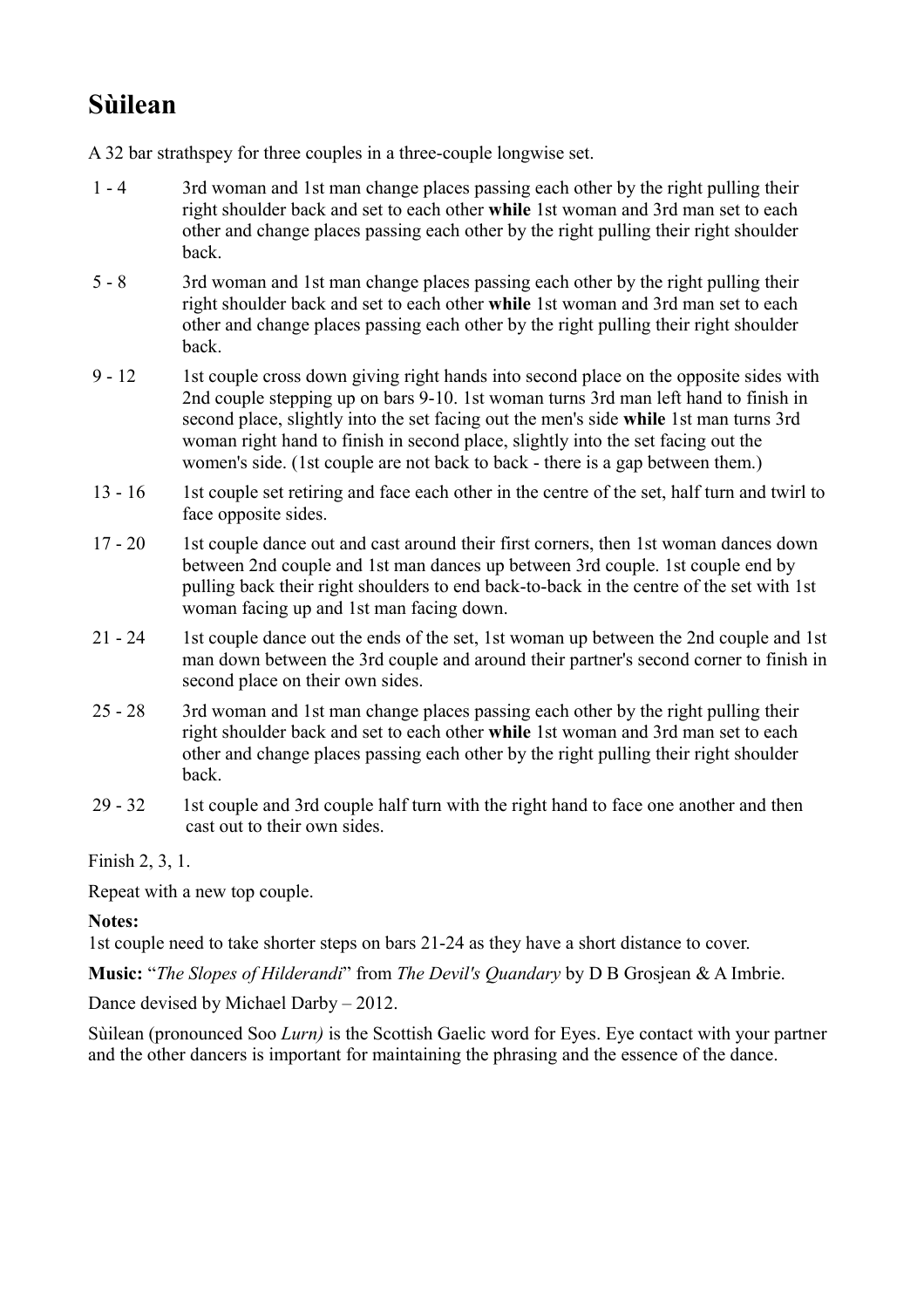### <span id="page-19-0"></span>**C'est Si Bon.**

A 32 bar Reel for 3 couples in a 4 couple longwise set.

- 1 4 1st and 2nd couples set advancing and turn with two hands to face down.
- 5 8 2nd and 1st couples dance down, cast up behind 3rd couple to finish with 2nd couple in first place and 1st couple in second place on own sides.
- 9 16 1st couple dance up between second couple, cast off to second place, turn with the right hand and face out in second place on own sides.
- 17 24 2nd, 1st and 3rd couples dance reels of three on the sides, 1st woman giving right shoulder to 3rd woman and 1st man giving right shoulder to 2nd man to start. On bars 23-24, 1st couple cross, 1st woman from first place and 1st man from third place to second place on opposite sides.
- 25 32 2nd, 1st and 3rd couples dance reels of three on the sides, 1st woman giving left shoulder to 3rd man and 1st man giving left shoulder to 2nd woman to start. On bars 31-32, 1st couple cross, 1st woman from first place and 1st man from third place to second place on own sides.

Repeat having passed a couple.

**Music:** The tune selected by Chris Duncan is *Culburnie Cottage* by Alastair Fraser. There is no recording using this as the lead tune, but is used in *"The Royal Deeside Railway"* on *More Memories of a Scottish Weekend*.

The dance was devised by Brian Charlton to honour Catherine Bonner for her long term service to Scottish Country Dancing in the Sydney area, particularly to the St John's Wahroonga and Gosford Classes. The dance was programmed as a 'Mystery Dance' for the Gosford Class Social in February 2010, with music selected by Chris Duncan. The Social was a celebration of her  $80<sup>th</sup>$  birthday, her service to Gosford Class and her receiving a Branch Award through Sydney Branch.

The title refers to Catherine having been born in France, her name and her reputation in the Sydney area.